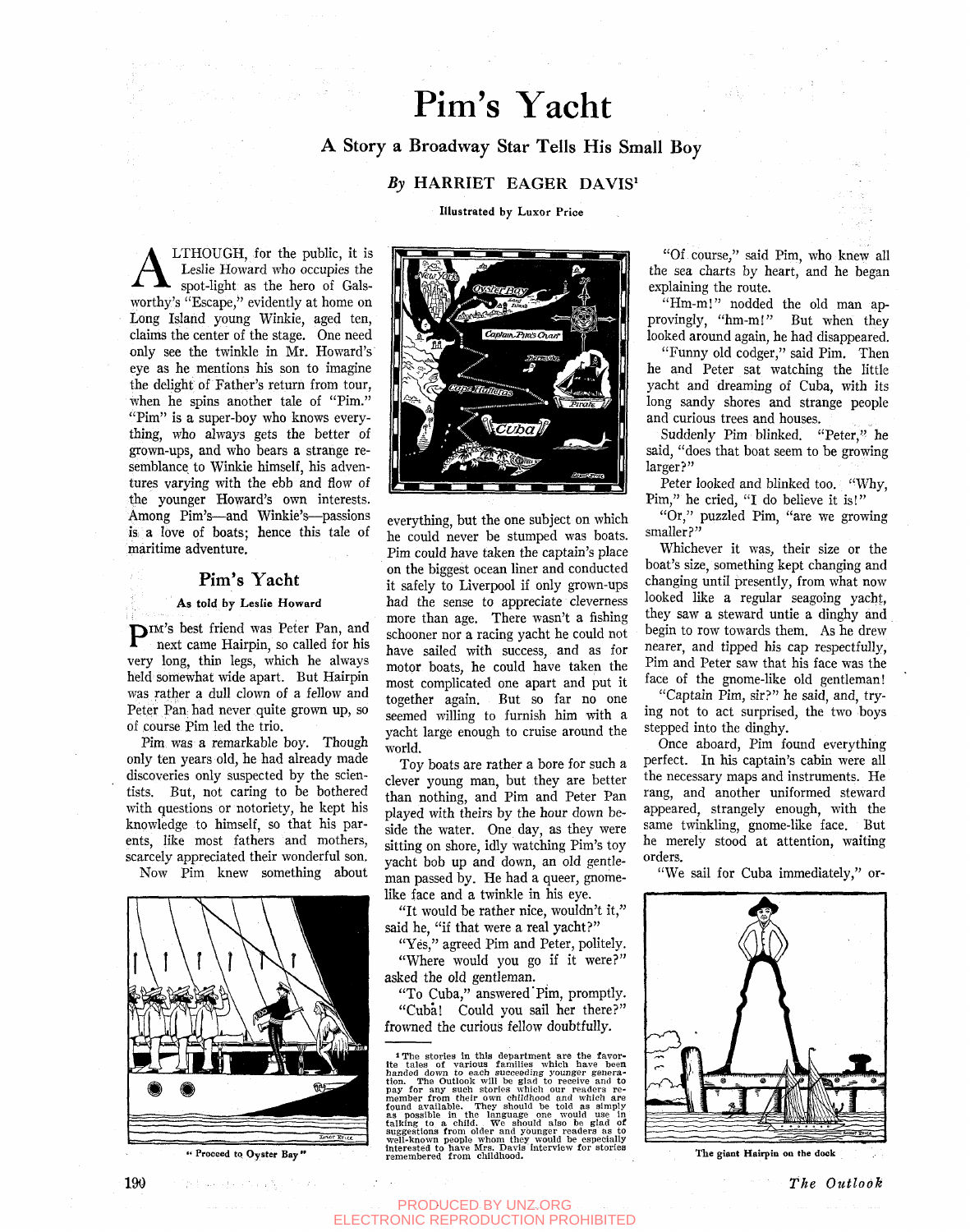

## **The Movies**

**HEALTH EXTENSION BUREAU** 294 Good Health Building, Battle Creek, Mich.

#### *(See page 186)*

▓

"Abie's Irish Rose."—Just like the play.<br>"Across to Singapore."—Ramón Novarro and<br>"Brans Termes Town and Propertion of Partial<br>"Heau Sabreur."—Plenty of sand, but no ginger.<br>"The Big City."—Lon Chaney.<br>"He Chicago."—Itarr

the funny one.<br>"The Count of Ten."—James Gleason and Charles

Ray are good.<br>
"The Crowd."—A sad story, beautifully directed.<br>
"Doomsday."—Oh, dear, oh, dear, oh, dear!<br>
"Dressed to Kill."—The ace of the crook plays.<br>
"Drums of Love."—Pomp, pathos, and Lionel

"The Escape."—An interesting, unassuming pic-

The Escape. —An interesting, unassuming pic-<br>
"Tour Sons."—It's a fine film, but too long.<br>
"Douglas Fairbanks.<br>"Gentlemen Prefer Blondes,"—Pretty girls and<br>
"Gentlemen Prefer Blondes,"—Pretty girls and

\*\*\*Lie Gauclion."<br>"A Girl in Every Port."—Victor MacLaglen is in it.<br>"Glorious Betsy."—The second talking movie.<br>"Honor Bound."—George O'Brien and Estelle Tay-<br>"Honor Bound."—George O'Brien and Estelle Tay-

'' lor. About medum.<br>"The Jazz Singer."—Al Jolson sings, and that's all.<br>"The Last Command."—The great Jannings. See

it.<br>"The Last Moment."-Good photography, but lit-

Increase months. "—Good photography, but his lite else.<br>
"The Lagion of the Condemned."—The so-called<br>
"Love."—Greta Garbo and John Gilbert. Recom-<br>
memded.

"The Man Who Laughs."—An impressive, enter-<br>taining picture.

taining picture.<br>"Mother Machree."—A nice, mushy Irish-Ameri-

end drama.<br>
"The Man Who Laughs."<br>
"The Motose."—A dolphe Menjou-just fair.<br>
"The Motose."—A fairly absorbing film, with<br>
Richard Barthelmess. Alice Jovee, and Mon-

reading and members, and mon-<br>
range Love.<br>
"Tarking Video" and Ray-<br>
"Parking Video" and Ray-<br>
"The Patsy."—King Vidor directs Marion Davies,<br>
"Red Hair."—Clara Bow in her big disrobing act.<br>
"Red Hair."—Clara Bow in her

"We Americans."—Mediocre melting-pot stufe.

dered Pim, sternly. "But first I wish to inspect the ship."

"Yes, sir." The steward led the way, and Pim found everything as perfect as his heart could wish. But as they entered the crew's quarters and the sailors stood at attention it was all Captain Pim could do to keep from rubbing his eyes. For every man had the gnome-like face of the mysterious old gentleman!

Suddenly Pim remembered Hairpin.

"Proceed to Oyster Bay," he ordered, and he and Peter went up on deck. It was really a marvelous yacht, shooting through the waters as smoothly as a bird.. As they approached the familiar dock they saw something very tall and thin, shaped like a wireless station, rising in the distance.

"Why," cried Peter, "it's Hairpin!"

Sure enough, it was Hairpin, normal size, but looking like a giant. So Pim's boat had not grown larger; it was they who had grown smaller! How would they ever get Hairpin aboard?

Nothing daunted, Pim sent the steward ashore, but, being rather a new captain, he forgot to give further orders. So the steward, asking no questions, rowed around and around the dock at the feet of Hairpin, who stood, legs apart as usual, looking dreamily out to sea, and noticing neither the little chip of a dinghy nor the tiny speck in the distance on which his two friends stood waving and shouting.

"Well," said Pim, as the steward climbed aboard again, "we'll just have to go on without Hairpin."

"Beg pardon, sir." The steward tipped his hat. "Did you want the tall gentleman to come aboard?"

"Of course," said Pim. "That's why I sent you ashore."

"Oh, sir," said the steward, reproachfully, "you should have told me, sir. We can always arrange these things, sir," and letting down the dinghy once more, he rowed straight towards Hairpin. While Peter and Pim watched anxiously. Hairpin began to grow smaller and smaller, until suddenly he spotted both the dinghy and the beautiful yacht.

"Hello!" he cried in amazement. "Where are you going?"

"To Cuba!" shouted Pim and Peter. "Want to come along?"

"You bet!" yelled Hairpin, scrambling into the dinghy, and in a jiffy he was aboard.

"To Cuba," ordered Captain Pim, and all the queer gnome-like faces of his crew twinkling merrily, off they went!

But as for what happened when their tiny yacht reached a big, regular-sized Cuba you will have to wait till a gnomelike old gentleman comes along and tells you.



**Tested in the crucible of 55 years' experience ia safeguarding investors'**  funds throughout the world, **are the diversified securities offered by this organization.**  

**That is why Smith recom< mendations inspire confidence which is consistently merited.** 

*Our book^ "Making Safely Pay Prafiu,^^ presenlts invustnwHt facts yt>u stututd know. Send coupon,* 

**INFORMATION COUPON ITHE EH. SMITH Caii**  *Investment Securities - Founded 1873* **I Smith BIdg., Washington, D.C I 285 Madison Ave., New York City**  I *Branch ofices in other Cities*  I Gentlemen:—I am interested in Safe illustrated booklet "Making Safety Pay Profits." **I** NAME...... **I i** ADDRESS..., "MO " :'ffl!^S.MWy..W!'/!'W'f-.gw^WW..I!l!B<WjllgilJim-^

# Important to Subscribers

When you notify The Outlook of a change in your address, both the old and the new address should be given. Kindly write, if possible, two weeks before the change is to take effect.

### Our Own Theatre List *(See page 186)*

- "CoQuette," Marine Elliott.—Comedy, tragedy; youth in a small Southern town; Helen Hayes and excellent cast; first choice for tears and
- humor.<br>
"The Ivory Door," Charles Hopkins.—Fantasy;<br>
mediaeval fairy tale, telling the truth about<br>
human nature; one of the best things in
- 
- town.<br>
"Trial of Mary Dugan," National.--Mystery,<br>
murder, melodrama; circumstantial evidence<br>
turned inside out before your eye, convincingly<br>
acted; you won't move.<br>
"The Shannons of Broadway," Martin Beck.--<br>
Comedy, me
- music. "Strange Interlude," John Golden.—A psychologi-
- cal novel put upon the stage; a new kind of drama; Tom Powers and Lynne Fontanne in O'Neill's finest.<br>
O'Neill's finest.<br>
Claire in a drawing-room comedy by Somerset.<br>
Claire in a drawing-room comedy by Somerset Calculatio
- acted. **"The Silent House," Morosco.**—Humor and melo-<br>drama; impossible, hair-raising, yet extraor-<br>dinarily amusing.

#### Best Musical Shows

- "Funny Face, " Alvin.—The Astaires, Gershwin music; best on Broadway. "Show Boat," , Ziegf**eld.**—A gorgeous spectacle; romance, emotion, exquisite settings, and
- 
- music. "A Connecticut yankee, " Vanderbilt.—Good lyrics and music; not much Mark Twain. "Eain or Shine/' George M.: Cohan.—Joe Cook in the show you mustn't miss.